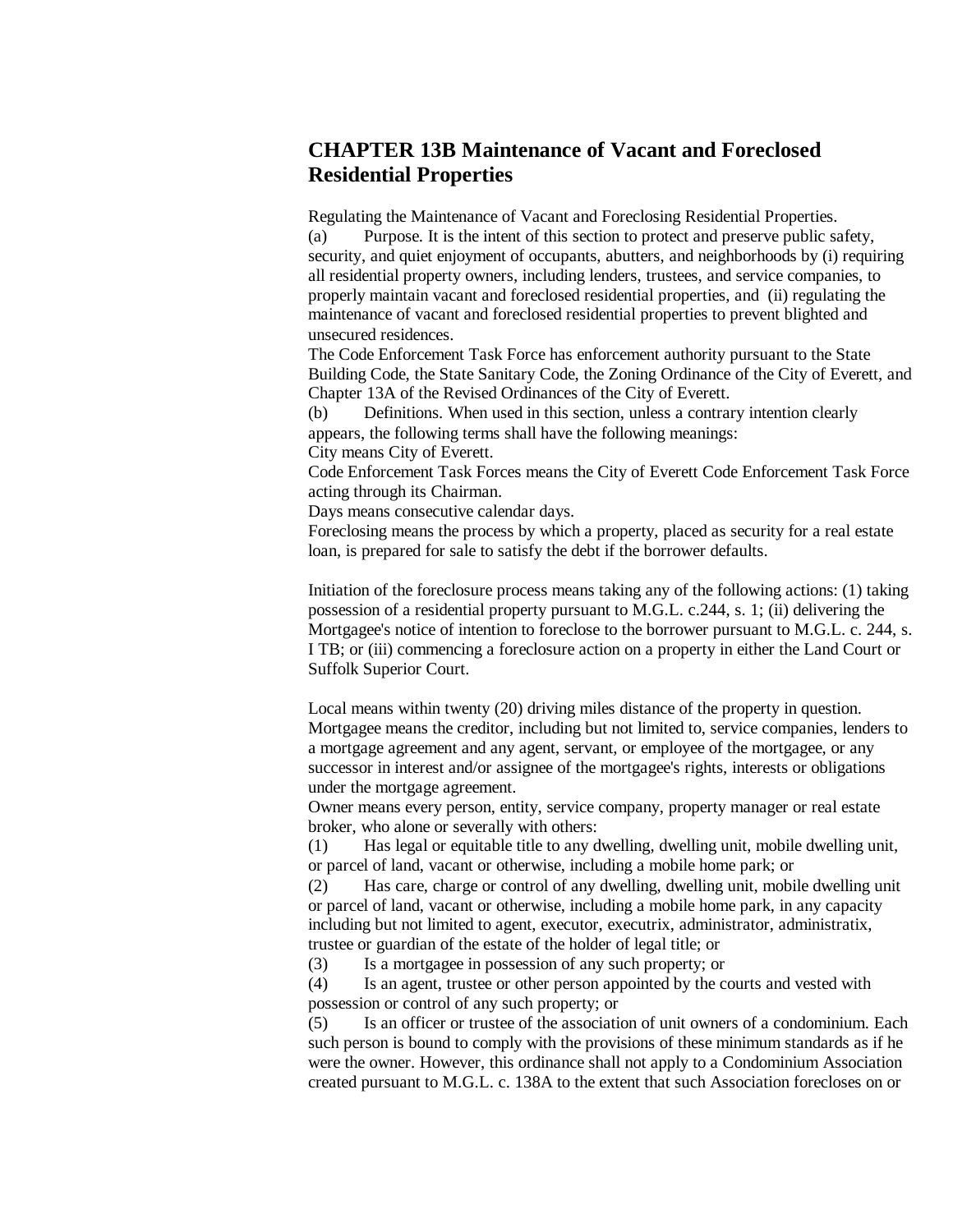initiates the foreclosure process for unpaid assessments due or owing to the Association. Owner also means every person who operates a rooming house; or

(6) Is a trustee who holds, owns or controls mortgage loans for mortgage backed securities transactions and has initiated the foreclosure process,

Property means any real, residential property, or portion thereof, located in the City of Everett, including building or structures situated on the property. For purposes of this section only, property does not include property owned or subject to the control of the City or any of its' governmental bodies. Such property includes, but is not limited to, property owned or controlled by the Everett Housing Authority.

Residential Property means any property that contains one or more dwelling units used, intended, or designed to be occupied for living purposes.

Securing means measures that assist in making the property inaccessible to unauthorized persons.

Vacant means any property not currently legally occupied and not properly maintained or secured.

(c) Registration of Vacant and Foreclosing/Foreclosed Residential Properties; to Provide Written Notice of Vacant, Residential Property and/or Mortgage Foreclosure.

On or before November 15th of each calendar year, all owners must register vacant and foreclosing/foreclosed residential properties with the Code Enforcement Task Force on forms provided by the Code Enforcement Task Force. All registrations must state the individual owner's or agent's phone number and mailing address located within the Commonwealth as required by M.G.L. e, 59, s. 57D, c. 156D, s5.02, and 950 CMR 113.20. The mailing address may not be a P.O. Box. This registration must also certify that the property was inspected and identify whether the property is vacant at the time of filing. If the property is vacant, the owner and/or registrant must designate and retain a local individual or local property management company responsible for the security and maintenance of the property. This designation must state the individual or company's name, phone number, and local mailing address. The mailing address may not be a P.O. Box. If the property is in the process of foreclosure, then the registration must be received within seven days of the initiation of the foreclosure process as defined in subsection (b). If the Commissioner determines that the property is vacant and that foreclosure proceedings have not been initiated, the registration must be received within fourteen days of the Code Enforcement Task Force's first citation for improper maintenance.

The annual registration fee shall be based on the duration of the vacancy as of November 15th of such calendar year according to the following schedule:

| \$500.00   | For properties that have been vacant for less than one year.                             |
|------------|------------------------------------------------------------------------------------------|
| \$1,000.00 | For properties that have been vacant for one year or more but less than<br>two years.    |
| \$2,000.00 | For properties that have been vacant for two years or more but less than<br>three years. |
| \$3,000.00 | For properties that have been vacant for three years or more.                            |